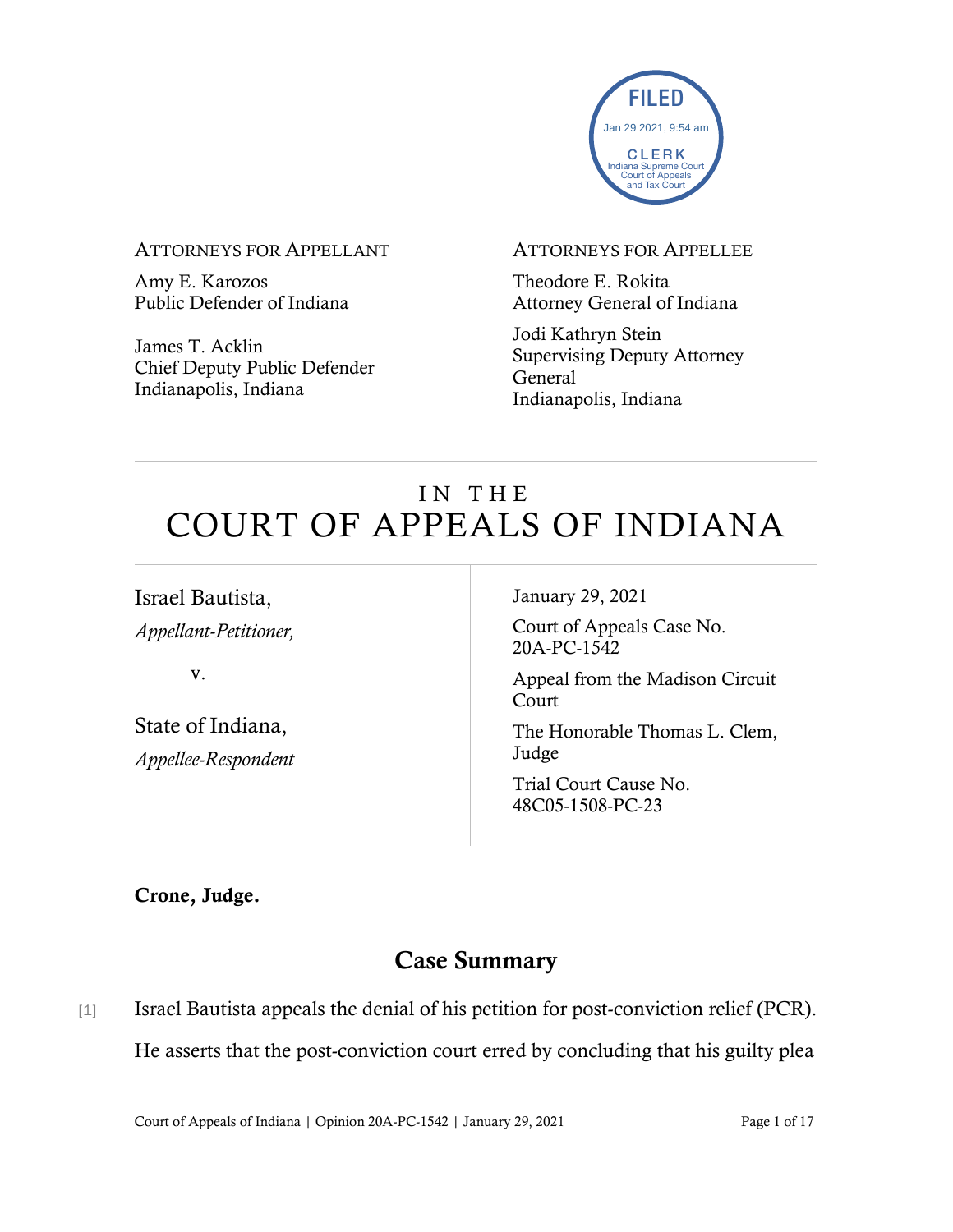was entered into knowingly, intelligently, and voluntarily. Specifically, he contends that the Spanish translation he received at his guilty plea hearing did not adequately communicate the three constitutional rights that he was waiving by pleading guilty as required by *Boykin v. Alabama*, 395 U.S. 238 (1969). Concluding that Bautista was not adequately advised of one of the *Boykin* rights, namely, the right to confront the witnesses against him, we reverse the denial of post-conviction relief and remand with instructions to vacate his guilty plea.

### Facts and Procedural History

[2] In November 2011, the State charged Bautista with two counts of class A felony child molesting. A public defender was appointed to represent him. In February 2012, Bautista's counsel filed a motion to appoint an interpreter at public expense, averring, "[Bautista] is Hispanic and unable to understand the English language making it difficult for counsel to explain [his] options to him in his case." Ex. Vol. 3 at 45. The trial court granted the motion and appointed Nellie DeBord to serve as Bautista's interpreter.<sup>[1](#page-1-0)</sup> DeBord interpreted for Bautista during client conferences with counsel, the guilty plea and sentencing hearings, and the presentence investigation report interview. In April 2012, Bautista and the State entered into a written plea agreement, in which Bautista agreed to plead guilty as charged with an aggregate executed sentence to be

<span id="page-1-0"></span> $1$  The record does not reveal whether DeBord was a certified interpreter.

Court of Appeals of Indiana | Opinion 20A-PC-1542 | January 29, 2021 Page 2 of 17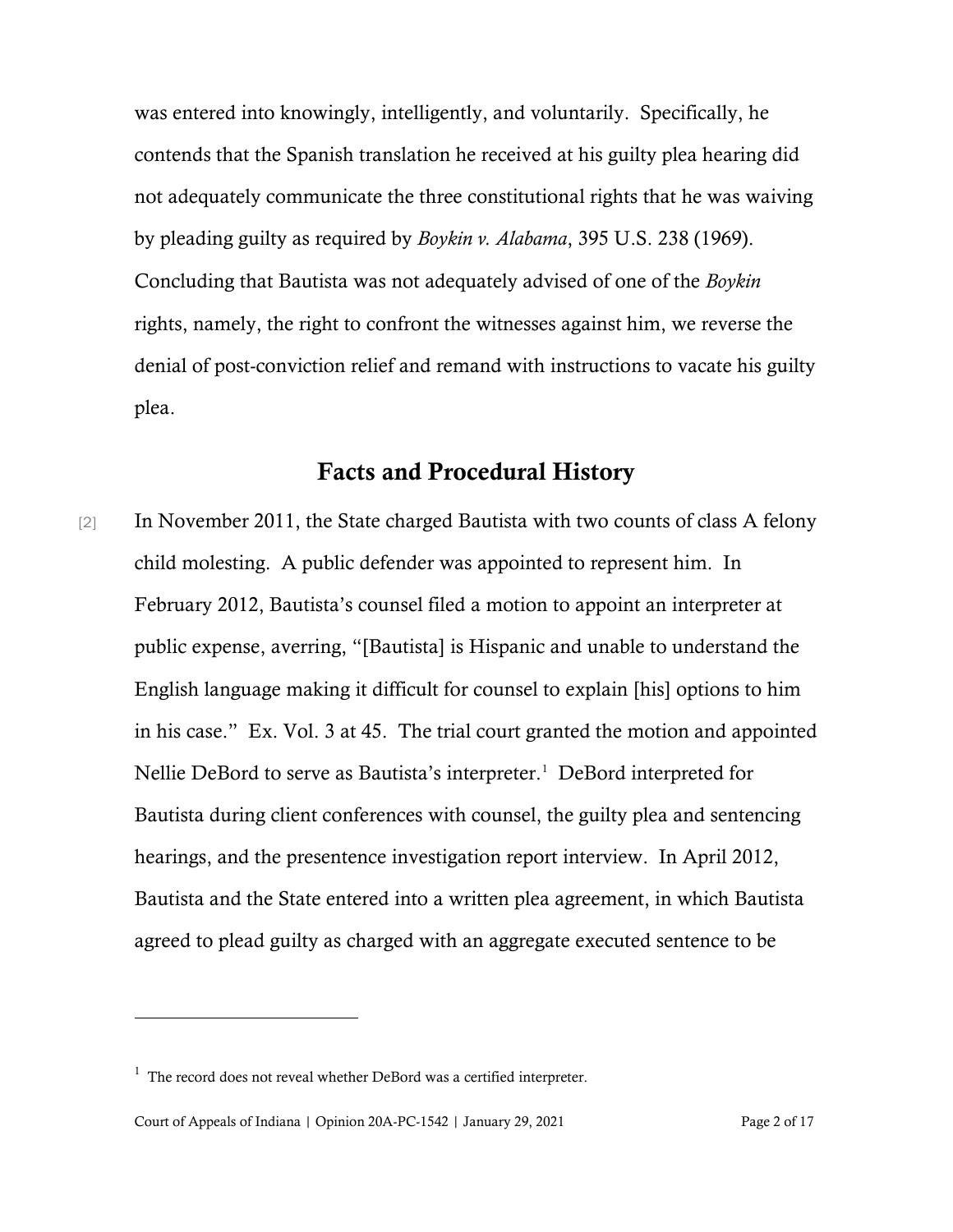capped at thirty years but otherwise left open to the trial court. The plea agreement was written in English, and a Spanish language plea agreement was not provided.

[3] In May 2012, the trial court held a guilty plea hearing, during which the trial court provided the following advisement in English:

> Your constitutional rights are that you have the right to a public and speedy trial by jury. You have the right to face all witnesses against you, to see; hear; question and cross examine them; to have your own witnesses appear and testify for you …, and if you had a trial, the State would have to prove your guilt beyond a reasonable doubt before you can be found guilty and you have the right to testify for yourself. You also have the right to remain silent. Those are your constitutional rights, do you understand your rights?

*Id.* at 89-90 (Pet. Ex. C). DeBord translated this advisement as follows:

The rights of your consultation are that you have the right to have an appointment of a jury quickly, ask questions and call witnesses in this case, and if you want witnesses to do-help in this case, they can call you and make the witness in this case. And you also have the right to keep the silence in this case. The State has to teach without a doubt that you're guilty before you could be found guilty in this charge. These are the rights of your consultation. Do you understand it?

Court of Appeals of Indiana | Opinion 20A-PC-1542 | January 29, 2021 Page 3 of 17 *Id.* at 108 (Pet. Ex. E). Bautista, through the interpreter, answered yes. The trial court asked Bautista, "Do you understand that by pleading guilty you waive your rights?" *Id*. at 90. The interpreter translated this question as "Do you understand that by accepting this offer, you are, uh to say that you're guilty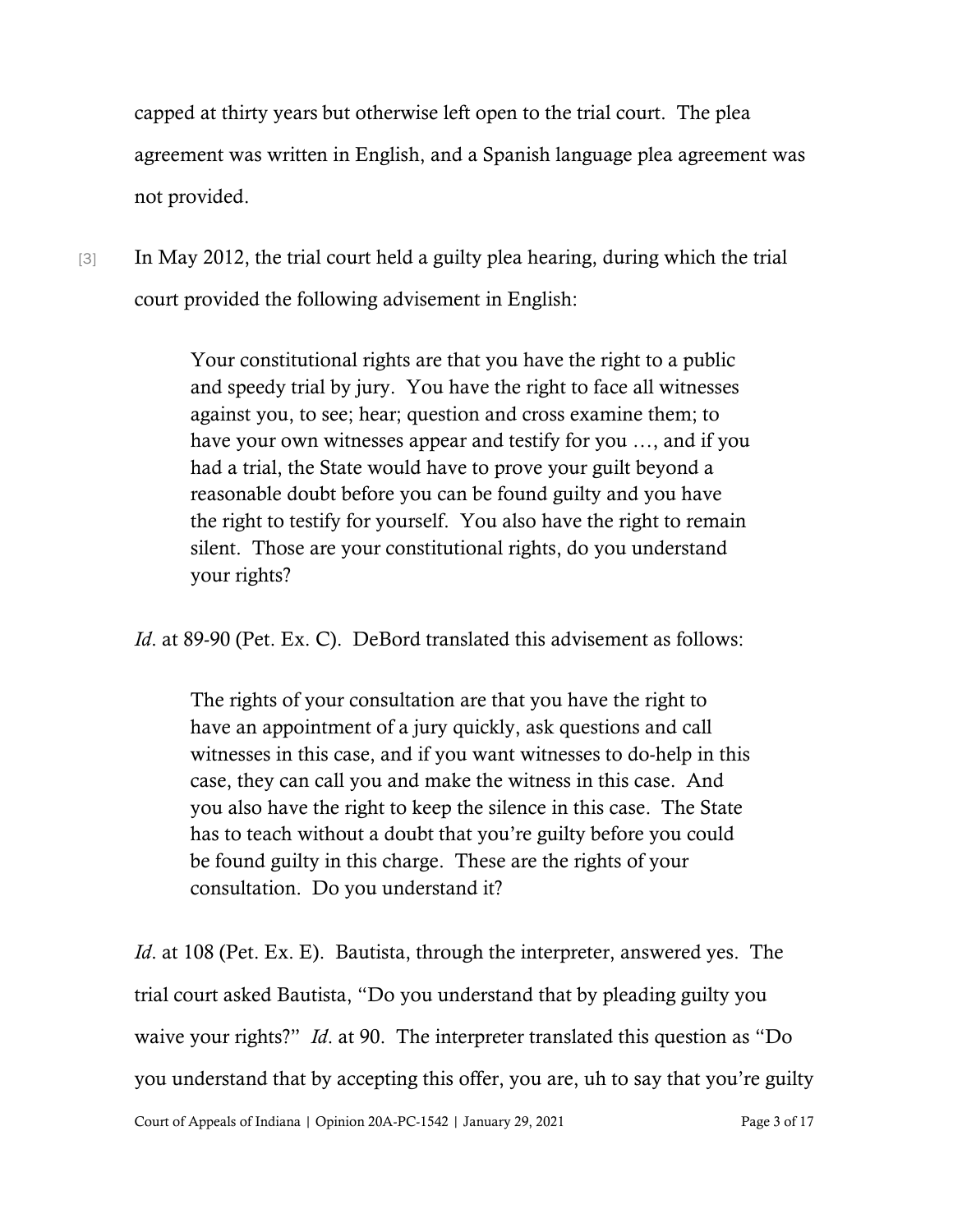'ultando' [sic] those rights?"<sup>[2](#page-3-0)</sup> Id. at 108. Bautista again answered yes through the interpreter. The trial court accepted the plea agreement and found Bautista guilty as charged. At a subsequent sentencing hearing, the trial court sentenced him to concurrent executed terms of thirty years for each conviction.

[4] In August 2015, Bautista filed a pro se PCR petition, which took its final form in January 2020 after being amended twice by counsel. Appellant's App. Vol. 2 at 55. In February 2020, the post-conviction court held a hearing. Bautista appeared in person and by counsel. No witnesses testified on his behalf, but his five exhibits were admitted as evidence, including the transcript of the guilty plea hearing (Petitioner's Exhibit C), the affidavit of his guilty plea counsel (Petitioner's Exhibit D), and a verbatim translation/transcript of DeBord's Spanish translation at the guilty plea hearing (Petitioner's Exhibit E). Petitioner's Exhibit E is a chart consisting of three columns: a transcription of the English spoken at the guilty plea hearing, a transcription of DeBord's corresponding Spanish translation, and a corresponding English translation of the Spanish. Ex. Vol. 3 at 107-12. Petitioner's Exhibit E was prepared by Irene Bublik, an interpreter certified by the Indiana supreme court, and was reviewed by Christina Courtright, also a certified interpreter, who agreed with Bublik's

<span id="page-3-0"></span> $2$  Bautista asserts that "ultando" is not a word that is found in Spanish dictionaries. The State does not challenge this assertion.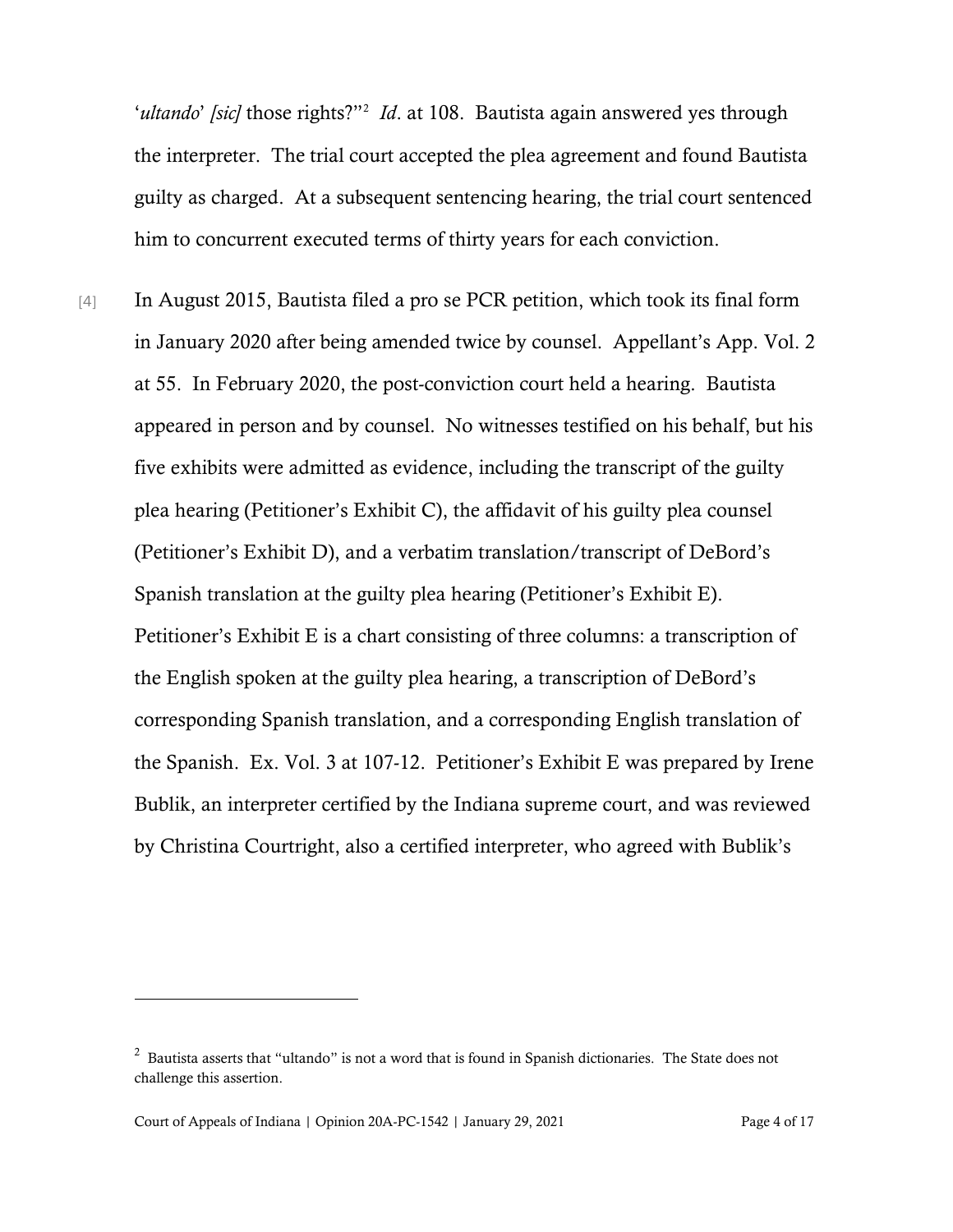English translation of DeBord's Spanish. [3](#page-4-0) Tr. Vol. 2 at 8-9. In Petitioner's Exhibit D, Bautista's guilty plea counsel attested as follows:

2. Mr. Bautista was not able to speak or understand English during the representation. As a result, it was necessary to utilize a Spanish language interpreter to communicate with him. During attorney-client meetings, interpreter Nellie DeBord interpreted conversations between Mr. Bautista and I. Ms. DeBord also was utilized as proceedings interpreter during the court hearings in the case.

3. The plea agreement in the case was written only in English, not Spanish.

*Id.* at 104. At the close of the hearing, the post-conviction court took the matter under advisement, and the parties subsequently submitted proposed findings of fact and conclusions of law.

<span id="page-4-0"></span> $3$  The Indiana Interpreter Code of Conduct and Procedure, adopted in 2008, sets forth certification requirements and the standards for court interpreters. The purpose of the standards is to:

a) Ensure meaningful access to all trial courts and court services for non-English speakers;

b) Protect the constitutional rights of criminal defendants to the assistance of court interpreters during court proceedings;

c) Ensure due process in all phases of litigation for non-English speakers;

d) Ensure equal protection of the law for non-English speakers;

e) Increase efficiency, quality, and uniformity in handling proceedings which involve a court interpreter;

f) Encourage the broadest use of professional language interpreters by all those in need of such services within the trial courts.

Ind. Interpreter Conduct Rule I.1.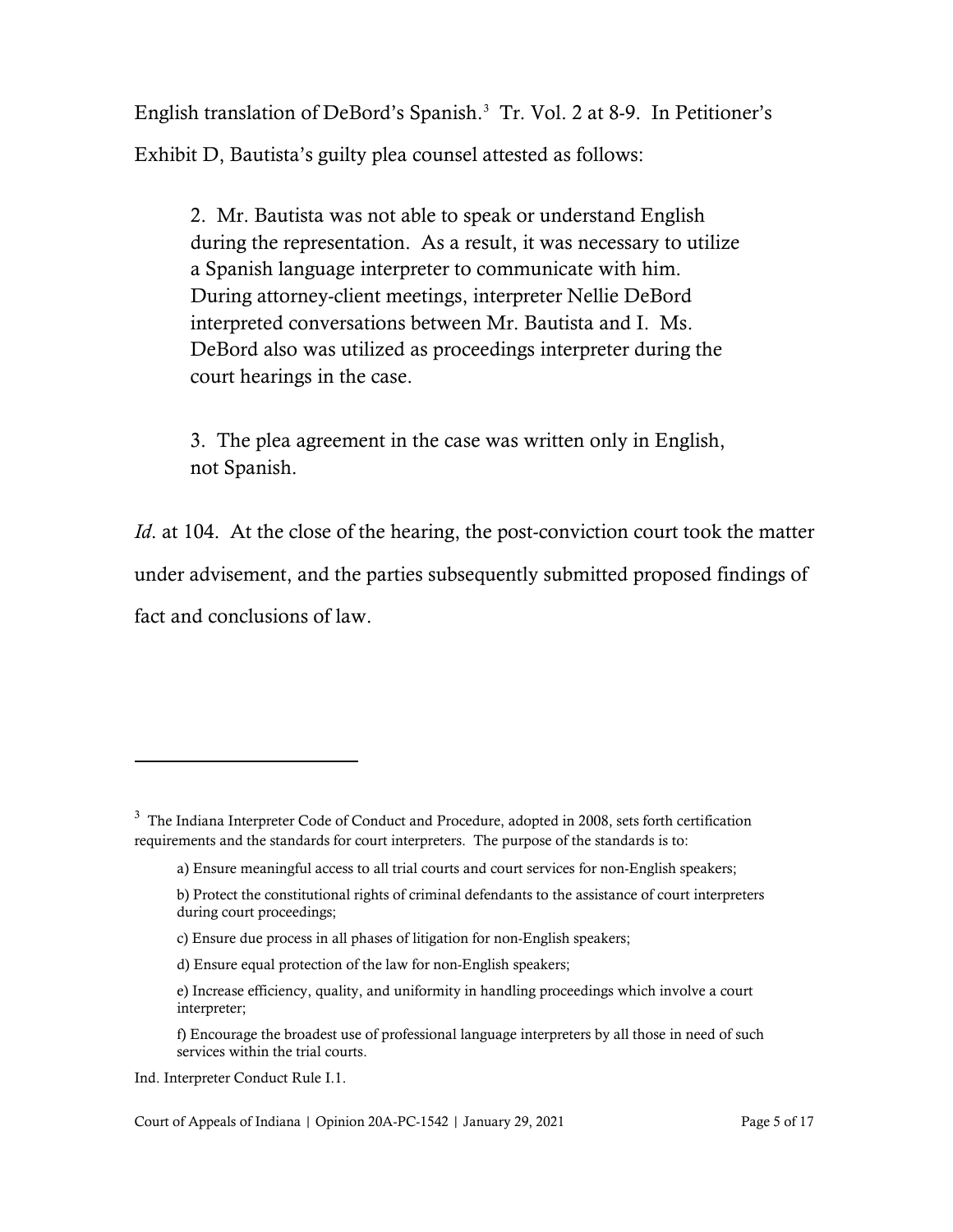[5] In July 2020, the post-conviction court issued findings of fact and conclusions of law denying Bautista relief. This appeal ensued.

## Discussion and Decision

[6] "Post-conviction proceedings are civil proceedings in which a defendant may present limited collateral challenges to a conviction and sentence." *Gibson v. State*, 133 N.E.3d 673, 681 (Ind. 2019) (citing Ind. Post-Conviction Rule 1(1)(b)). "The scope of potential relief is limited to issues unknown at trial or unavailable on direct appeal." *Id*. A defendant who files a petition for postconviction relief "bears the burden of establishing grounds for relief by a preponderance of the evidence." Ind. Post-Conviction Rule 1(5); *Humphrey v. State*, 73 N.E.3d 677, 681 (Ind. 2017).Because the defendant is appealing from the denial of post-conviction relief, he is appealing from a negative judgment:

> Thus, the defendant must establish that the evidence, as a whole, unmistakably and unerringly points to a conclusion contrary to the post-conviction court's decision. In other words, the defendant must convince this Court that there is no way within the law that the court below could have reached the decision it did. We review the post-conviction court's factual findings for clear error, but do not defer to its conclusions of law.

*Wilkes v. State*, 984 N.E.2d 1236, 1240 (Ind. 2013) (citations and quotation marks omitted).

[7] Bautista argues that his guilty plea was not knowingly, intelligently, and voluntarily entered because the Spanish translation he received at his guilty plea

Court of Appeals of Indiana | Opinion 20A-PC-1542 | January 29, 2021 Page 6 of 17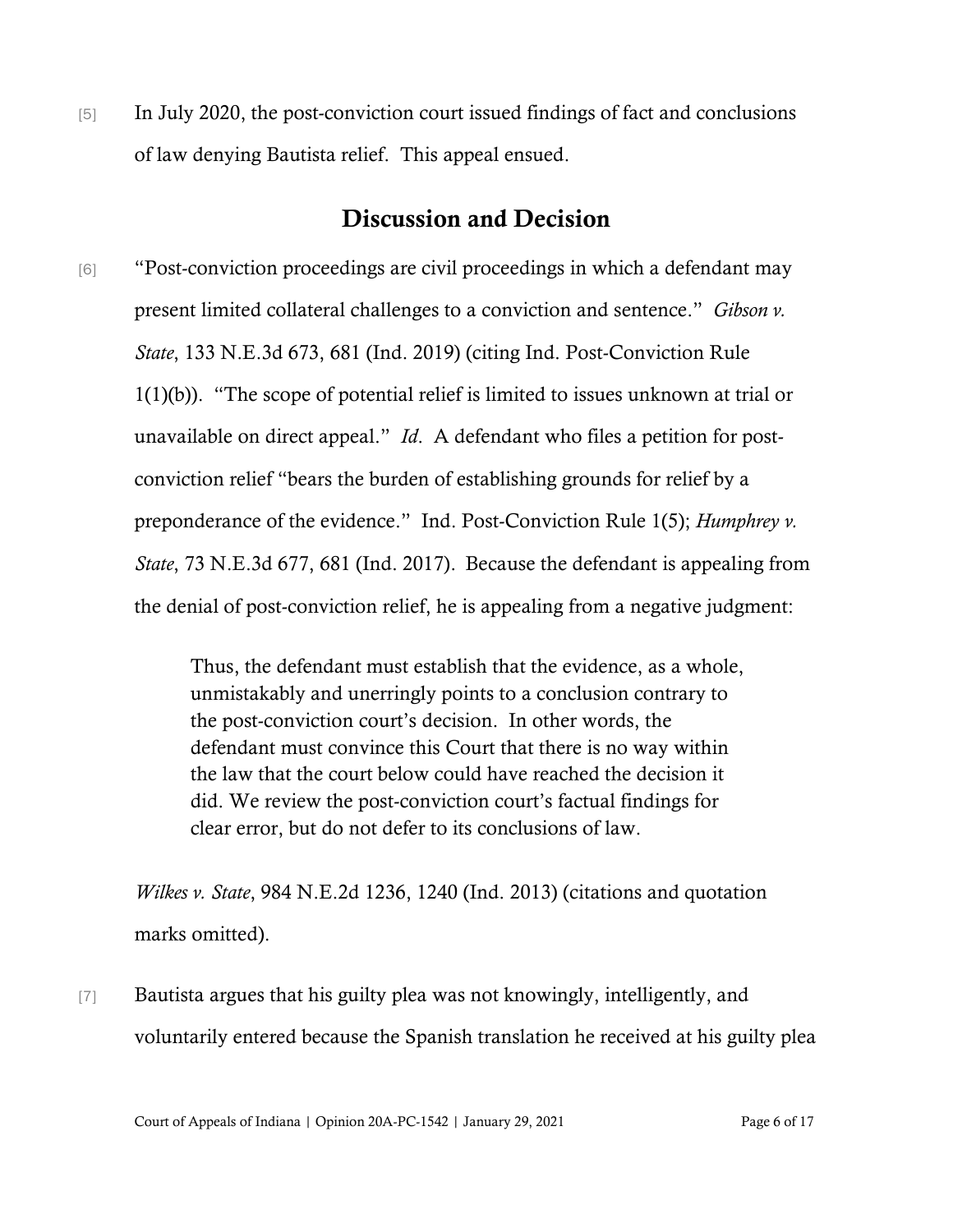hearing did not adequately advise him of his *Boykin* rights. Our supreme court has explained what is required under *Boykin*:

"In considering the voluntariness of a guilty plea we start with the standard that the record of the guilty plea proceeding must demonstrate that the defendant was advised of his constitutional rights and knowingly and voluntarily waived them." *Turman v. State*, 271 Ind. 332, 392 N.E.2d 483, 484 (1979) (citing *Boykin*, 395 U.S. at 242, 89 S. Ct. 1709). And *Boykin* requires that a trial court accepting a guilty plea "must be satisfied that an accused is aware of his right against self-incrimination, his right to trial by jury, and his right to confront his accusers."[[4](#page-6-0)] *Dewitt v. State*, 755 N.E.2d 167, 171 (Ind. 2001) (citing *Boykin*, 395 U.S. at 243, 89 S. Ct. 1709). The failure to advise a criminal defendant of his constitutional rights in accordance with *Boykin* prior to accepting a guilty plea will result in reversal of the conviction. *Youngblood v. State*, 542 N.E.2d 188, 188 (Ind. 1989) (quoting *White v. State*, 497 N.E.2d 893, 905 (Ind. 1986)). Accordingly, *a defendant who demonstrates that the trial court failed to properly give a Boykin advisement during the guilty plea hearing has met his threshold burden for obtaining post-conviction relief*.

….

"[O]nce a state prisoner has demonstrated that the plea taking was not conducted in accordance with *Boykin*, the state may, if it affirmatively proves in a post-conviction hearing that the plea was voluntary and intelligent, obviate the necessity of vacating the plea." *Youngblood*, 542 N.E.2d at 189 (quoting *Todd v. Lockhart*, 490 F.2d 626, 628 (8th Cir.1974)). Stated somewhat differently, once the defendant demonstrates that the trial court

<span id="page-6-0"></span><sup>&</sup>lt;sup>4</sup> In addition to *Boykin* rights, Indiana Code section 35-35-1-2(a) requires the trial court to advise the defendant of several more specified rights before accepting a guilty plea.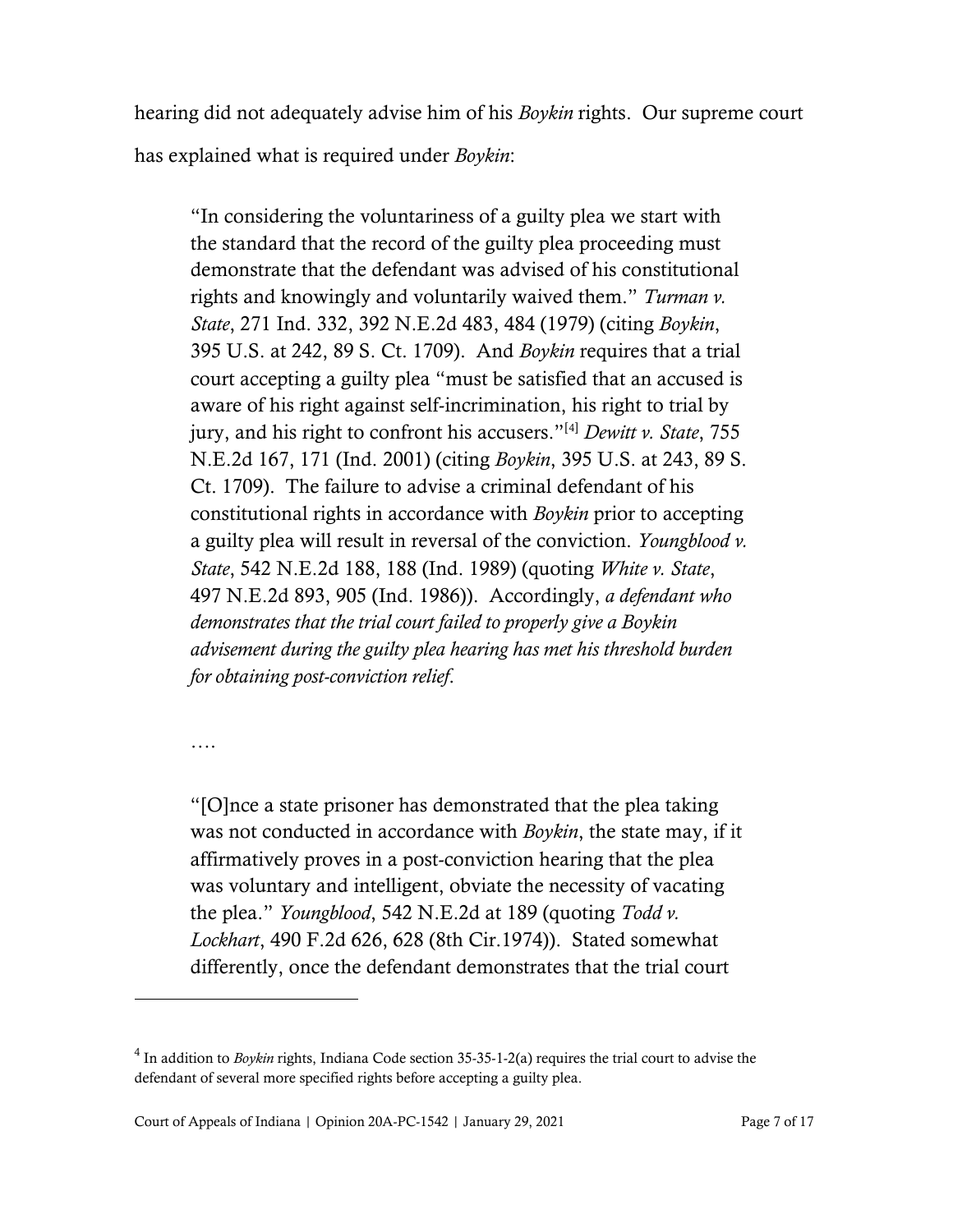did not advise him that he was waiving his *Boykin* rights by pleading guilty, the burden shifts to the State to prove that the petitioner nonetheless knew that he was waiving such rights. And where the record of the guilty plea hearing itself does not establish that a defendant was properly advised of and waived his rights, evidence outside of that record may be used to establish a defendant's understanding. *See id*. (affirming denial of postconviction relief where no *Boykin* advisement was given at the plea hearing but trial counsel testified at the post-conviction hearing that they had explained these rights to defendant prior to the plea).

*Ponce v. State*, 9 N.E.3d 1265, 1270, 1272-73 (Ind. 2014) (*Ponce II*) (emphasis added).

[8] Here, our review of the adequacy of the *Boykin* advisement includes the added layer of language translation. *Ponce II* is helpful in this regard as well:

> Courts have long recognized that "a foreign language defendant's capacity to understand and appreciate the proceedings, to participate with his counsel, to confront his accusers, and to waive rights knowingly and intelligently, is undermined without an interpreter actively participating in his defense." *United States v. Cirrincione*, 780 F.2d 620, 633 (7th Cir. 1985) (citing *United States ex rel. Negron v. New York*, 434 F.2d 386, 389 (2d Cir. 1970)). Undoubtedly, the defendant is denied due process when, among other things, "what is told him is incomprehensible [or] the accuracy and scope of a translation at a hearing or trial is subject to grave doubt [.]" *Cirrincione*, 780 F.2d at 634. For this reason we have declared that a "defendant who cannot speak or understand English has [the] right to have his proceedings simultaneously translated to allow for effective participation." [*Diaz v. State*, 934 N.E.2d 1089, 1095 (Ind. 2010)] (alteration in [*Diaz*]) (quoting *Martinez Chavez v. State*, 534 N.E.2d 731, 736 (Ind. 1989) (citation omitted)). We elaborated that such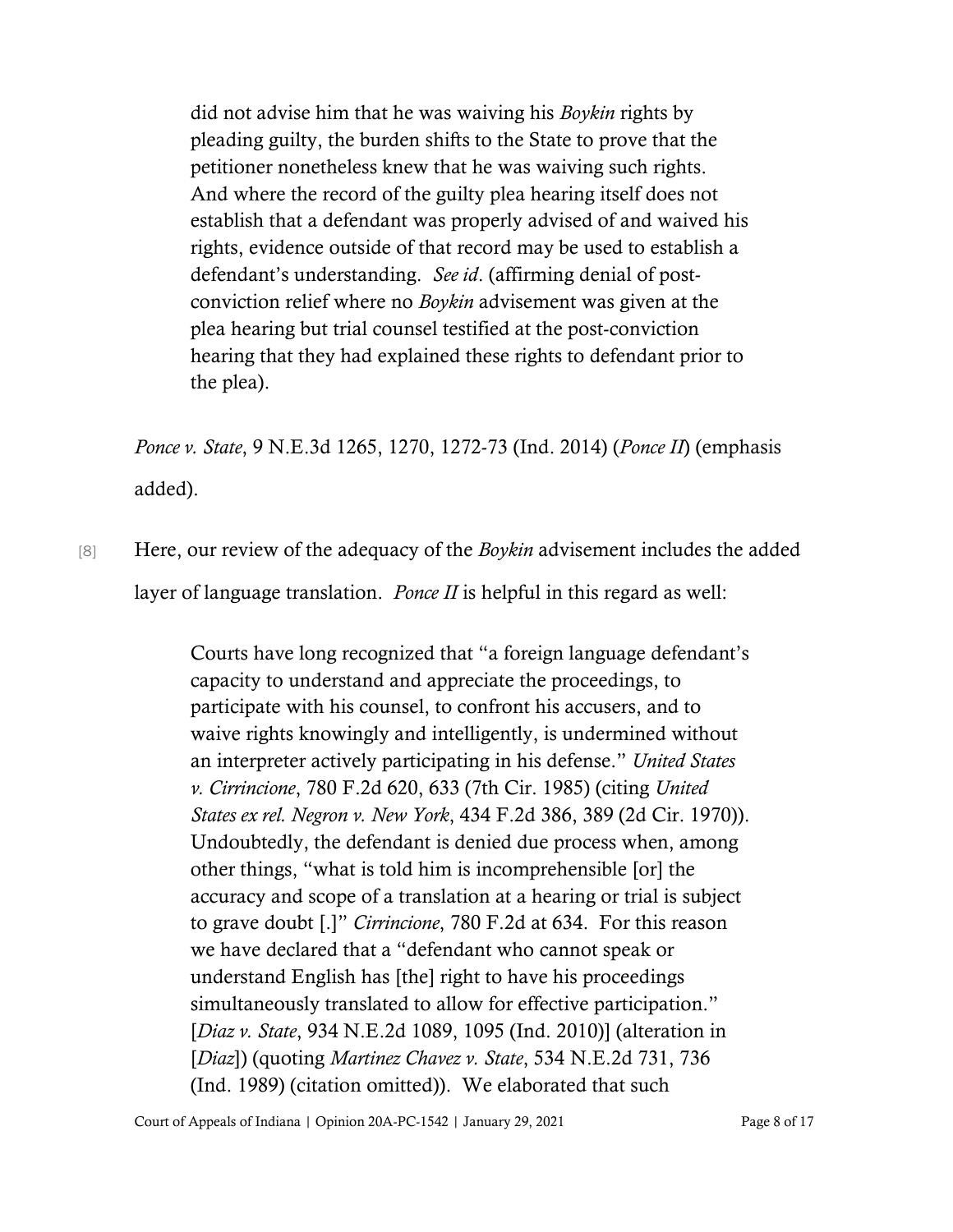interpretation must include "the precise form and tenor of each question propounded, and ... in like manner translate the precise expressions of the [defendant]." *Id*. at 1095 (quoting *People v. Cunningham*, 215 Mich. App. 652, 546 N.W.2d 715, 716 (1996) (quotation omitted)). This is so because the interpreter's role during a criminal proceeding is a critical one. "Language interpreters overcome the barriers and cultural misunderstandings that can render criminal defendants virtually absent from their own proceedings. Interpreters also eliminate the misinterpretation of witnesses' statements made to police or triers of fact during court proceedings." *Lynn W. Davis, et al., The Changing Face of Justice: A Survey of Recent Cases Involving Courtroom Interpretation*, 7 HARV. LATINO L. REV. 1, 3 (2004).

*Id*. at 1272.

[9] We begin our review of Bautista's claim by observing that the post-conviction court adopted verbatim the State's proposed findings of fact and conclusions of law; the post-conviction court did not alter the State's submission in any way, including any correction of typographical errors. [5](#page-8-0) Our supreme court has recognized that the practice of verbatim adoption of a party's proposed findings helps trial courts deal with "an enormous volume of cases" and "keep the docket moving," and thus declined to prohibit the practice for these practical reasons. *Prowell v. State*, 741 N.E.2d 704, 708-09 (Ind. 2001). However, the court also recognized that "when this occurs, there is an inevitable erosion of the confidence of an appellate court that the findings reflect the considered

<span id="page-8-0"></span><sup>&</sup>lt;sup>5</sup> The trial court's name was misspelled.

Court of Appeals of Indiana | Opinion 20A-PC-1542 | January 29, 2021 Page 9 of 17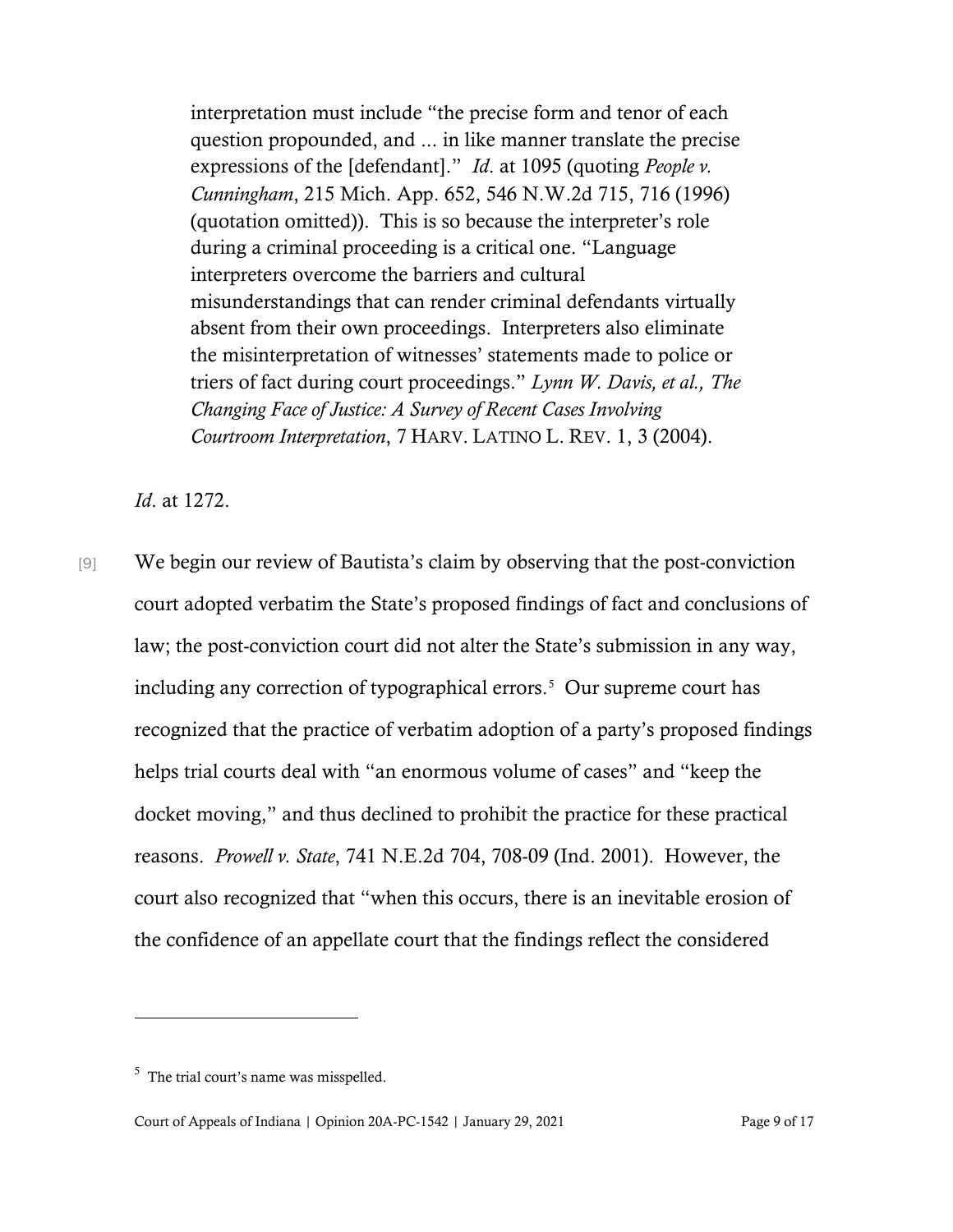judgment of the trial court." *Id*. at 709. Consequently, our appellate courts "do not encourage trial courts to engage in this practice." *Dallas v. Cessna*, 968 N.E.2d 291, 296 (Ind. Ct. App. 2012) (citing *Carpenter v. Carpenter*, 891 N.E.2d 587, 592 (Ind. Ct. App. 2008)).

[10] Here, we find two significant errors in the post-conviction court's findings of fact and conclusions of law. First, the post-conviction court found that at the guilty plea hearing, the "[trial] court asked Bautista if he can understand some English and Bautista answered 'Yes, sir." Appealed Order at 2. Bautista maintains that this finding is clearly erroneous, and the State concedes that Bautista is correct that "there is no indication in the guilty plea or sentencing transcripts that [he] could understand any English." Appellee's Br. at 9 n.2. Second, the post-conviction court concluded that "[i]n light of the totality of the circumstances, Bautista *has failed to prove by a preponderance of the evidence that he did not understand* the *Boykin* rights advisement or a violation of due process." Appealed Order at 5 (emphasis added). Although generally the petitioner bears the burden of establishing grounds for post-conviction relief by a preponderance of the evidence, Bautista was not required to establish that *he did not understand* the *Boykin* rights advisement. Rather, as previously stated, "a defendant who demonstrates that the trial court failed to properly give a *Boykin* advisement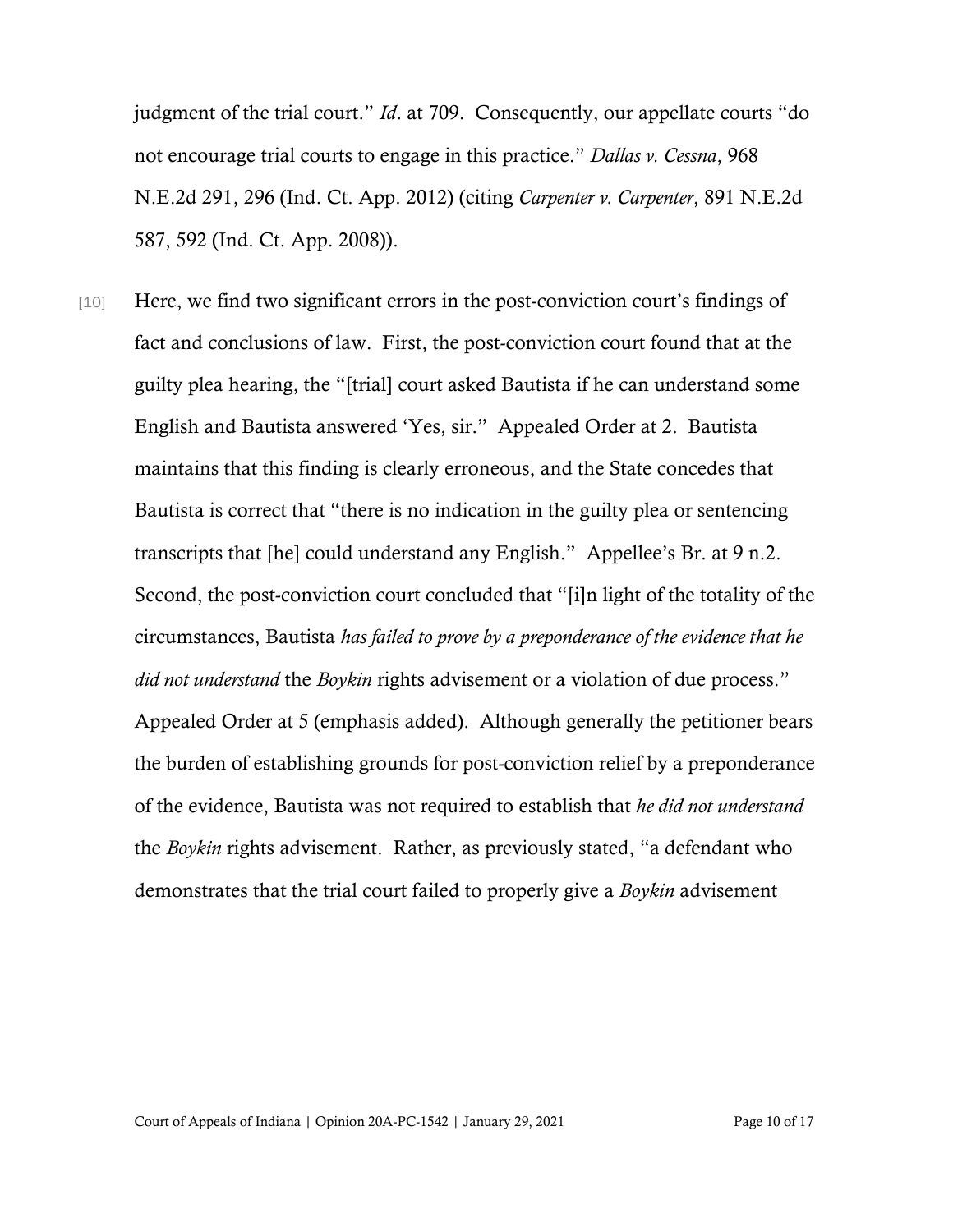during the guilty plea hearing has met his threshold burden for obtaining postconviction relief."[6](#page-10-0) *Ponce II*, 9 N.E.3d at 1270.

[11] Thus, the first order of business is to determine whether Bautista carried his burden to show that he failed to receive a proper *Boykin* advisement during his guilty plea hearing. In addressing this question, we observe that neither party disputes that the trial court's *Boykin* advisement in English was adequate, and the State does not challenge the accuracy of Bublik's English translation of DeBord's Spanish translation in Petitioner's Exhibit E, which was confirmed by a second certified interpreter. Accordingly, to determine whether Bautista

<span id="page-10-0"></span><sup>6</sup> In *Winkleman v. State*, 22 N.E.3d 844 (Ind. Ct. App. 2014), handed down six months after *Ponce II*, another panel of this Court stated,

*Boyki*n does not require that the record of the guilty-plea proceeding show that the accused was formally advised that entry of his guilty plea waives certain constitutional rights, nor does *Boyki*n require that the record contain a formal waiver of these rights by the accused. *Dewitt v. State*, 755 N.E.2d 167, 171 (Ind. 2001). Rather, *Boykin* only requires a conviction to be vacated if the defendant did not know or was not advised at the time of his plea that he was waiving his *Boykin* rights. *Id*.

*Id*. at 851*, trans. denied* (2015). *See also James v. State*, 130 N.E.3d 1186, 1190 (Ind. Ct. App. 2019) (relying on *Dewitt*), *trans. denied*. We observe that *Dewitt*, the case cited in *Winkleman*, was handed down three years before *Ponce II*, and that *Winkleman* did not cite *Ponce II*. *Dewitt* is not necessarily in conflict with *Ponce II*, but by failing to recognize *Ponce II*, the *Winkleman* court failed to properly apply the burden of proof articulated in *Ponce II*. Specifically, the *Winkleman* court concluded that "Winkleman has failed to establish on this record that he did not know he was waiving his *Boykin* rights." 22 N.E.3d at 852. However, under *Ponce II*, a defendant does not bear the burden to establish that he did not know he was waiving his *Boykin* rights; rather "a defendant who demonstrates that the trial court failed to properly give a *Boykin* advisement during the guilty plea hearing has met his threshold burden for obtaining post-conviction relief." 9 N.E.3d at 1270. "[O]nce the defendant demonstrates that the trial court did not advise him that he was waiving his *Boykin* rights by pleading guilty, the burden shifts to the State to prove that the petitioner nonetheless knew that he was waiving such rights." *Id*. at 1273. Although *Ponce II* was a post-conviction case and *Winkleman* was a direct appeal, we fail to see why the burden of proof applied when evaluating a *Boykin* claim should be any different.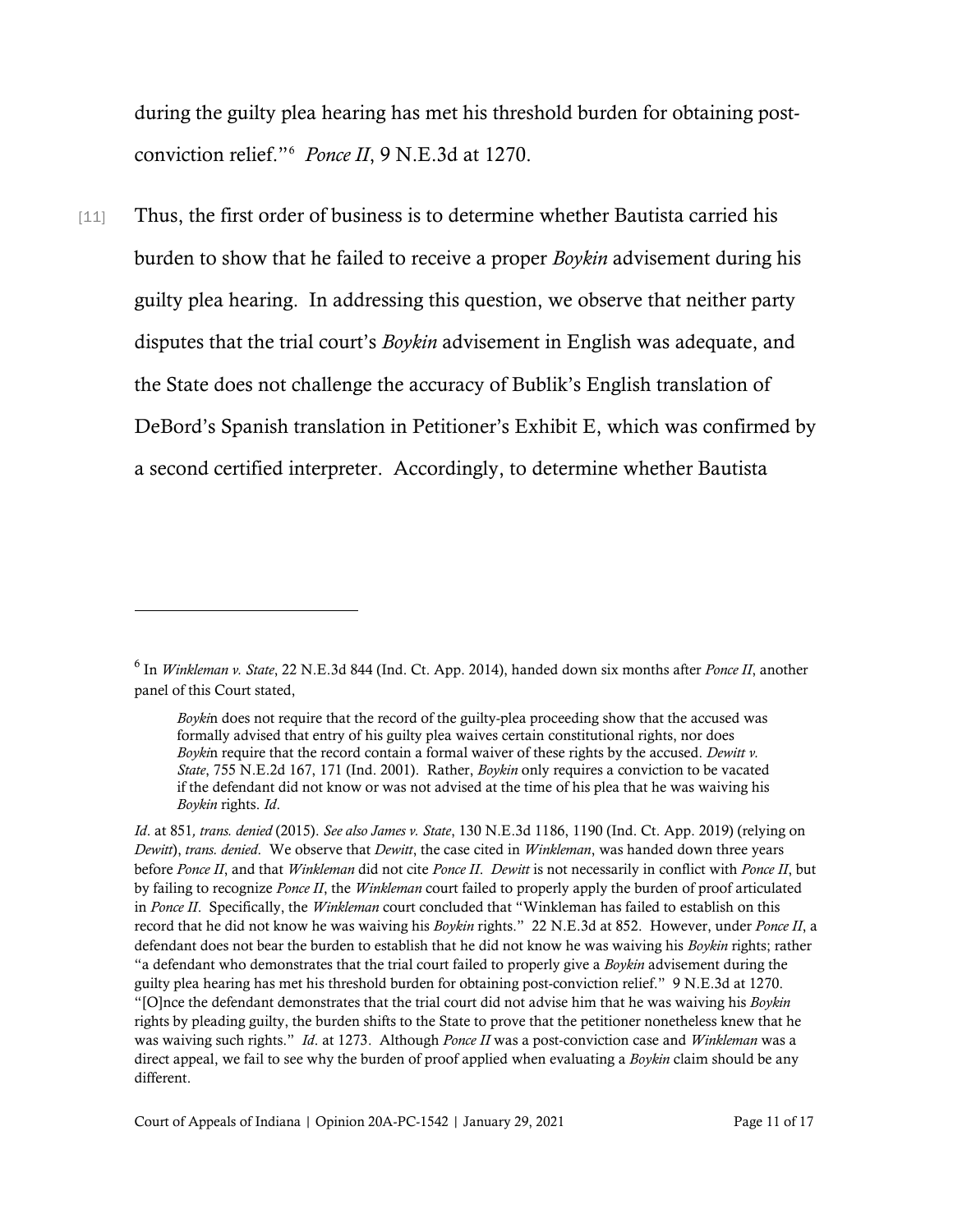received an adequate *Boykin* advisement, we must evaluate DeBord's Spanish translation provided at the guilty plea hearing.

- [12] Before doing so, we address the State's argument that "[Bautista] was the only witness who could have provided evidence that DeBord's translation was so inaccurate that [he] did not understand the substance of his *Boykin* rights[,]" and "[his] failure to present evidence in this regard supports the post-conviction court's judgment that [h]e did not meet his threshold burden." Appellee's Br. at 12. On this record, we disagree that Bautista's testimony was necessary to meet his threshold burden. Indeed, in *Ponce II*, our supreme court concluded that Ponce met his threshold burden where he had not testified at his postconviction hearing.
- Court of Appeals of Indiana | Opinion 20A-PC-1542 | January 29, 2021 Page 12 of 17 [13] Ponce filed a PCR petition arguing that his plea was not entered knowingly, intelligently, and voluntarily because the court-appointed interpreter failed to accurately translate his *Boykin* rights. 9 N.E.3d at 1269. Ponce did not testify at his post-conviction hearing, but a chart of the trial court's advisement and the Spanish translation given to Ponce at his guilty plea hearing was admitted. *Ponce v. State*, 992 N.E.2d 726, 731 (Ind. Ct. App. 2013) (*Ponce I*), *vacated by* 9 N.E.3d 1265. After the post-conviction court denied Ponce relief, and the Court of Appeals affirmed the denial, our supreme court accepted transfer. *Ponce II*, 9 N.E.3d at 1269-70. In determining whether Ponce carried his burden to show that he failed to receive an adequate *Boykin* advisement, our supreme court considered the aforementioned chart. *Id*. at 1271-72. The court concluded that the Spanish interpretation of the *Boykin* advisements was wholly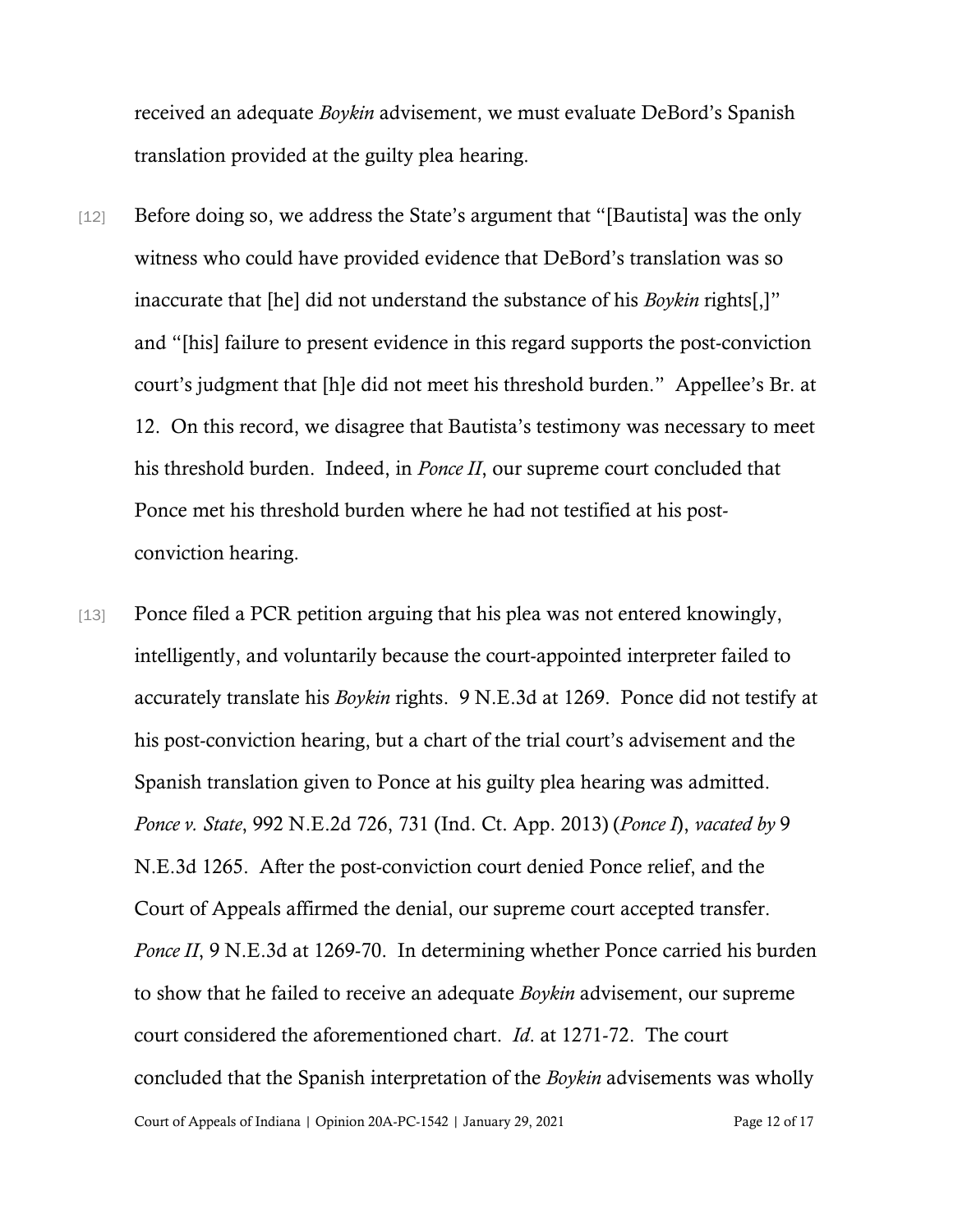inadequate and that "[h]ad the trial court uttered the words relayed to Ponce by the interpreter, we doubt that a court of review would hesitate to declare that Ponce had not been given his *Boykin* advisements." *Id*. at 1272. Therefore, the court concluded that Ponce met his burden to demonstrate that his guilty plea hearing was not conducted in accordance with *Boykin*. *Id*.

- [14] We do not find Bautista's failure to testify fatal to his claim because Petitioner's Exhibit E, Bublik's English translation of DeBord's Spanish translation that Bautista heard at his guilty plea hearing, provides us with a sufficient basis to determine whether he received an adequate advisement of his *Boykin* rights. As noted, *Boykin* requires that a defendant be informed of the right to a trial by jury, the right to confront witnesses against him, and the right against compulsory self-incrimination. A court is not required to use "specific or precise words" in its advisement of *Boykin* rights, but "the advisement must meaningfully convey the substance of the right." *Stamm v. State*, 556 N.E.2d 6, 8-9 (Ind. Ct. App. 1990). Further, "occasional lapses in translation will not render a proceeding fundamentally unfair." *Diaz*, 934 N.E.2d at 1095.
- [15] Here, we conclude that the Spanish translation of the right to confrontation failed to accurately reflect the trial court's advisement and meaningfully convey the substance of that right. DeBord told Bautista he had the right to "ask questions and call witnesses in this case, and if you want witnesses to do-help in this case, they can call you and make the witness in this case." Ex. Vol. 3 at 108. The post-conviction court found as follows:

Court of Appeals of Indiana | Opinion 20A-PC-1542 | January 29, 2021 Page 13 of 17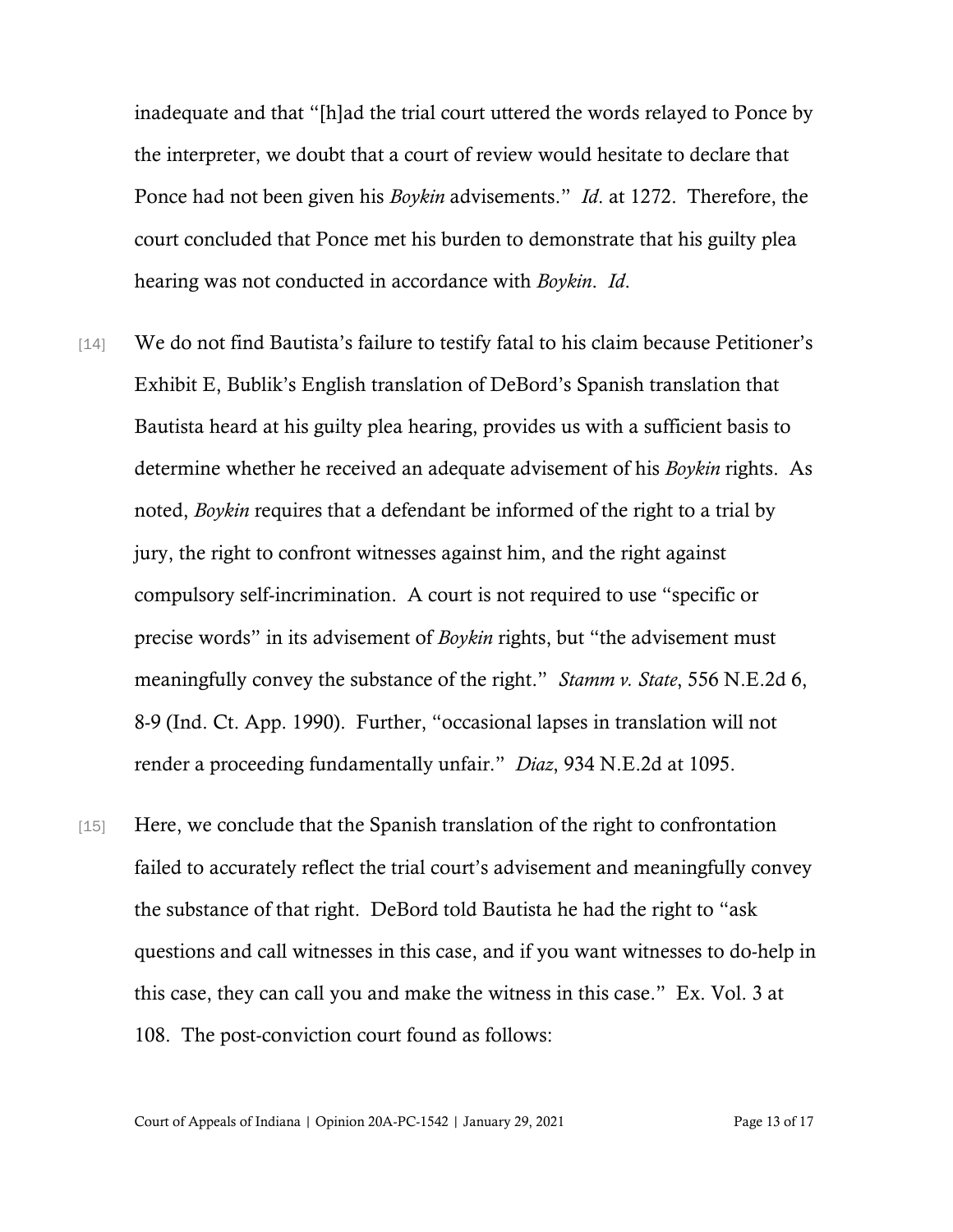5. This Court further does not find a violation of the confrontation clause. Though the translated advisement does not "mirror" verbatim the court's colloquy, it advised Bautista he could "*ask questions*" "*call witnesses*" and ["]*have help calling witnesses*." The court finds the translation not deficient.

Appealed Order at 4.

- [16] The Sixth Amendment's Confrontation Clause provides in relevant part, "In all criminal prosecutions, the accused shall enjoy the right ... to be confronted with the witnesses against him." "The essential purpose of the Sixth Amendment right of confrontation is to ensure that the defendant has the opportunity to cross-examine the witnesses against him." *Harris v. State*, 964 N.E.2d 920, 924 (Ind. Ct. App. 2012) (quoting *Howard v. State*, 853 N.E.2d 461, 465 (Ind. 2006)), *trans. denied*. Although DeBord's translation informed Bautista that he could ask questions, it failed to specify to whom Bautista may ask questions. Indeed, the translation fails to make any mention of the witnesses against him or use other words that would convey a similar meaning, and therefore it does not effectively communicate that Bautista has the right to confront or cross-examine the witnesses against him.
- Court of Appeals of Indiana | Opinion 20A-PC-1542 | January 29, 2021 Page 14 of 17 [17] Accordingly, we conclude that Bautista carried his initial burden of demonstrating that at the guilty plea hearing he was not properly advised of his right to confront the witnesses against him. The burden then shifted to the State to show that the record as a whole nonetheless demonstrated that Bautista understood this right and that he was waiving it by pleading guilty. We note that the State did not present any evidence at the post-conviction hearing. On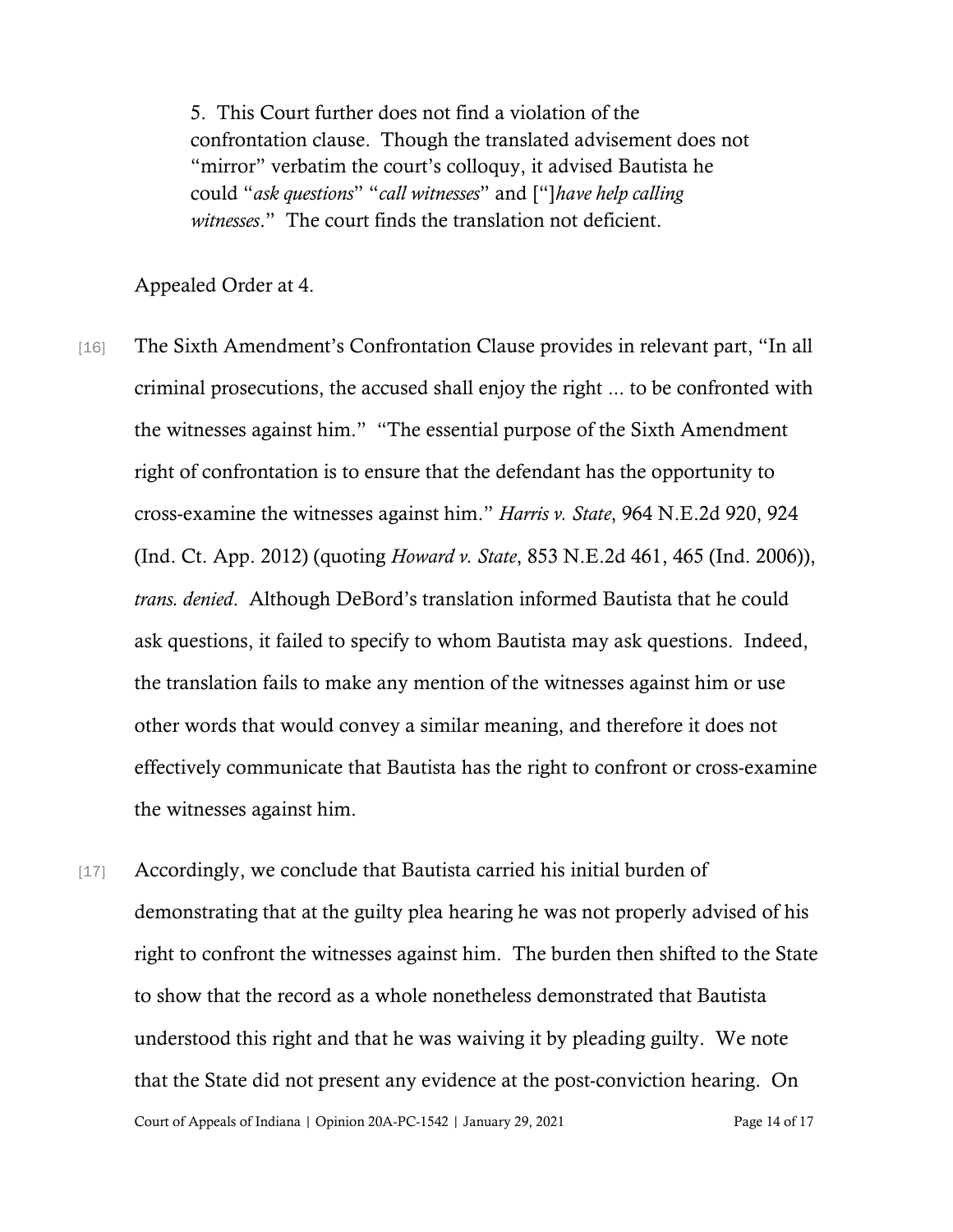appeal, the State argues only that we should find that Bautista was meaningfully advised and does not argue that even if he was not, the record as a whole demonstrates that he understood this right and that he was waiving it. An appellee's failure to respond to an issue raised by the appellant is, as to that issue, the same as failing to file a brief. *Cox v. State*[, 780 N.E.2d 1150, 1162](https://www.westlaw.com/Document/I206ce149d39311d983e7e9deff98dc6f/View/FullText.html?transitionType=Default&contextData=(sc.Default)&VR=3.0&RS=da3.0&fragmentIdentifier=co_pp_sp_578_1162) 

[\(Ind. Ct. App. 2002\).](https://www.westlaw.com/Document/I206ce149d39311d983e7e9deff98dc6f/View/FullText.html?transitionType=Default&contextData=(sc.Default)&VR=3.0&RS=da3.0&fragmentIdentifier=co_pp_sp_578_1162)

This failure does not relieve us of our obligation to correctly apply the law to the facts in the record in order to determine whether reversal is required. However, counsel for appellee remains responsible for controverting arguments raised by appellant. For appellant to win reversal on the issue, he must establish only that the lower court committed prima facie error. Prima facie means at first sight, on first appearance, or on the face of it.

*Id*. (citations omitted).

[18] Here, the post-conviction court concluded as follows:

6. Bautista's counsel affirms that DeBord translated at attorneyclient meetings and during court hearings. The plea agreement was signed on the same day as the guilty plea hearing. Bautista lays no claim that the written plea agreement which he and counsel signed was not properly translated by De[B]ord. This Court presumes counsel would have gone through the document thoroughly with Bautista with De[B]ord translating. The plea agreement contained all the rights required by *Boykin*. While a signed waiver of rights may not be sufficient to satisfy *Boykin* advisement requirements when a trial court asks only a few perfunctory questions, none of which specifically addresses the rights being waived, *Ponce*, 992 N.E.2d 726, 729 at 213 [sic] quoting [*Lime v. State*, 619 N.E.2d 601, 605 (Ind. Ct. App. 1993),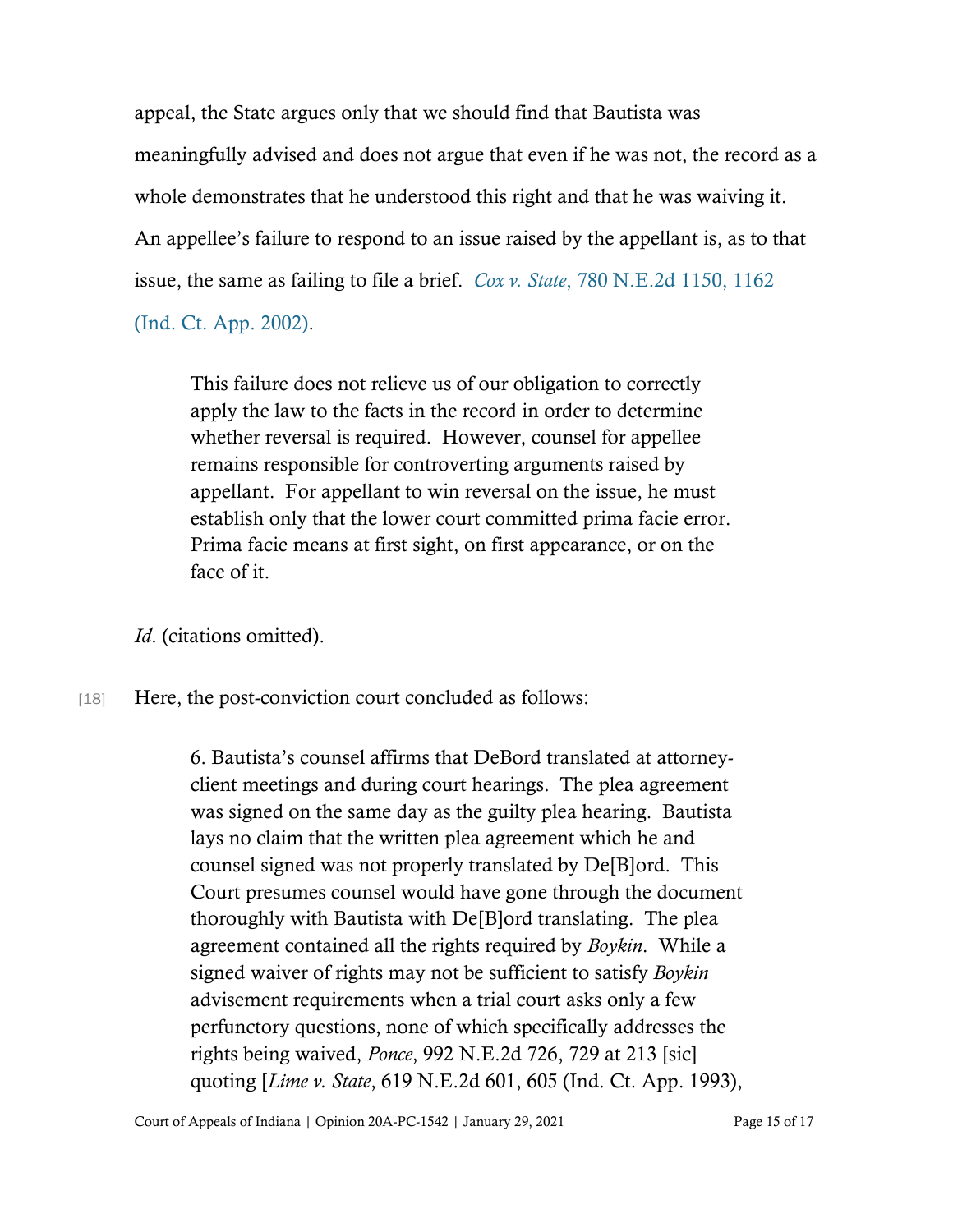*trans. denied* (1994)]. Such was not the case during Bautista's guilty plea hearing. Bautista's [sic] was advised of his required constitutional rights twice on the same day by way of his plea agreement and through the plea dialogue conducted by the court. The evidence before this Court does not establish that Bautista did not understand the terms of his plea agreement nor is there evidence that Bautista did not understand his *Boykin* rights. Bautista acknowledged his *Boykin* rights in the plea agreement and then during the guilty plea hearing.

Appealed Order at 4-5.

[19] One of the cases cited in this conclusion, *Ponce I*, 992 N.E.2d 726, was vacated by *Ponce II*, 9 N.E.3d 1265. In addition, the language cited from *Ponce I* is not from this Court's discussion but from the post-conviction court's judgment that was reversed in *Ponce II*, 9 N.E.3d 1265. Furthermore, the conclusion improperly relies on a presumption that counsel would have gone through the document thoroughly with Bautista with DeBord translating. It also relies on the notion that Bautista was properly advised of all three *Boykin* rights during the guilty plea hearing, which we have already found clearly erroneous. Finally, as previously noted, it fails to acknowledge that the State is required to affirmatively show that the record as a whole demonstrates that Bautista understood his rights and that he was waiving them by pleading guilty. Although Bautista answered yes when asked if he understood his rights, "one may fully understand and even acknowledge to others an understanding of what is in actuality an inaccurate interpretation of the proceedings." *Ponce II*, 9 N.E.3d at 1271. "Put another way, one can understand perfectly the words

Court of Appeals of Indiana | Opinion 20A-PC-1542 | January 29, 2021 Page 16 of 17